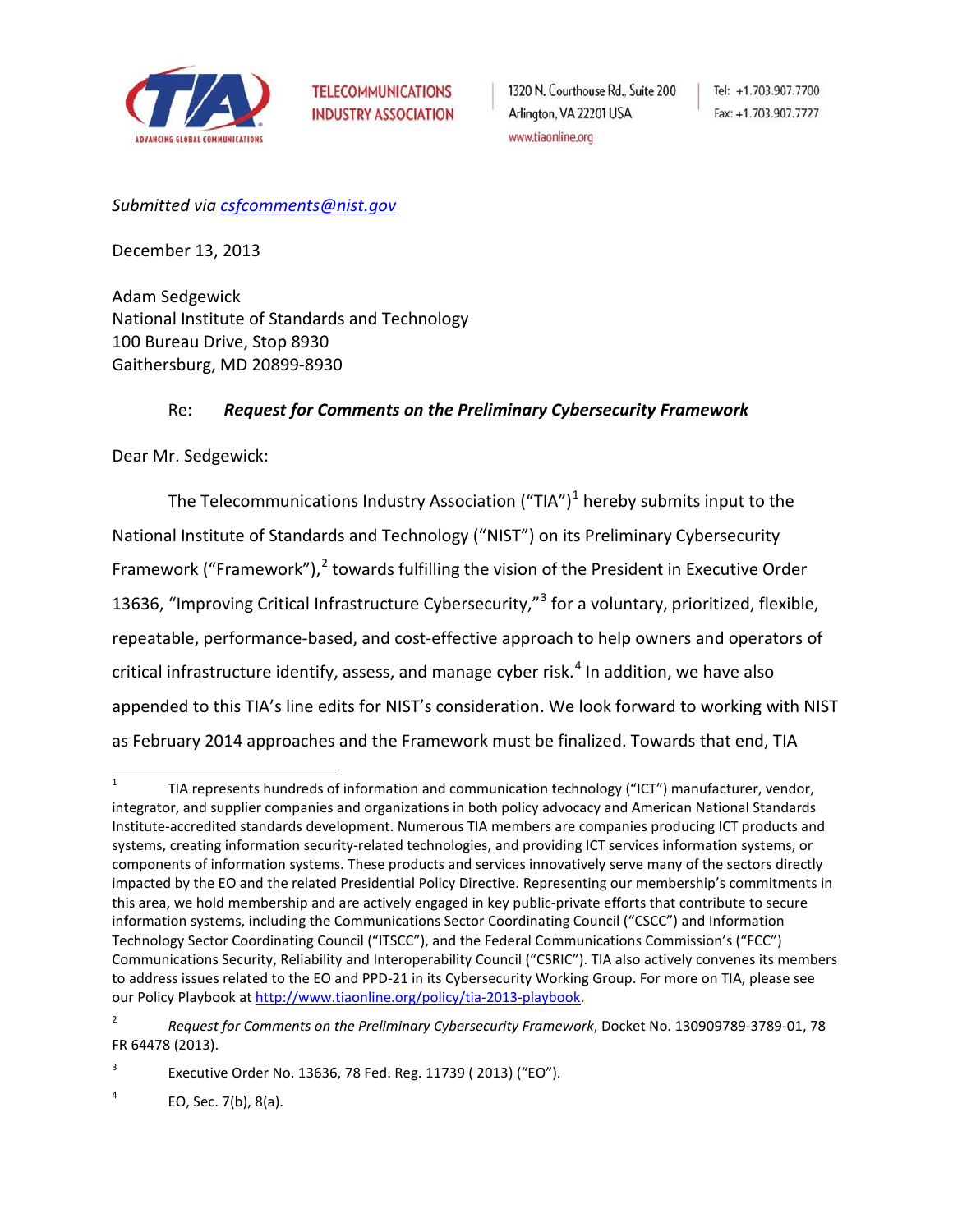offers the specific input below based on the consensus views of its hundreds of information and communications technology ("ICT") manufacturer, vendor, and supplier member companies.<sup>[5](#page-1-0)</sup>

#### **NIST Should Clearly Define the Purpose and Nature of the Framework**

The Framework is written for an extraordinarily broad audience, which has varying ranges of sophistication in terms of cybersecurity risk management. It includes critical infrastructure owners and operators and the broader community, regulatory agencies governing these organizations, and the international community. We suggest that some additional guidance in the introductory language may be beneficial to all of these audience members. TIA and others have heard the statements from the Administration that the Framework is not intended to either function in effect as a regulation, nor is it intended to result in new regulations on CIKR owners and operators or other stakeholders. However, there is a very real possibility that some agencies may simply transplant the Framework into regulation. To try to prevent new, unnecessary regulations, we request that NIST include language affirmatively stating that Framework is voluntary and reiterating the Administration's commitment that the Framework is not intended to function as a regulation.

It is also very important that NIST be clear on these points because of the international anticipation of this Framework. Numerous regions and countries are looking to the United States for guidance on how to approach cybersecurity solutions. For example, we support the Executive Order's stated deference to internationally-adopted standards and best practices being used as cybersecurity solutions. Clearly expressing this priority in the Framework as well as recognizing that a global supply chain can only be secured through an industry-driven adoption of best practices and global standards (i.e., that the global nature of the ICT industry necessarily requires a global approach to address cybersecurity concerns) will greatly aid foreign governments and organizations in understanding the nature of the Framework. This

<span id="page-1-0"></span>

<sup>&</sup>lt;sup>5</sup> For a list of TIA members, see [https://www.tiaonline.org/about/member-list.](https://www.tiaonline.org/about/member-list)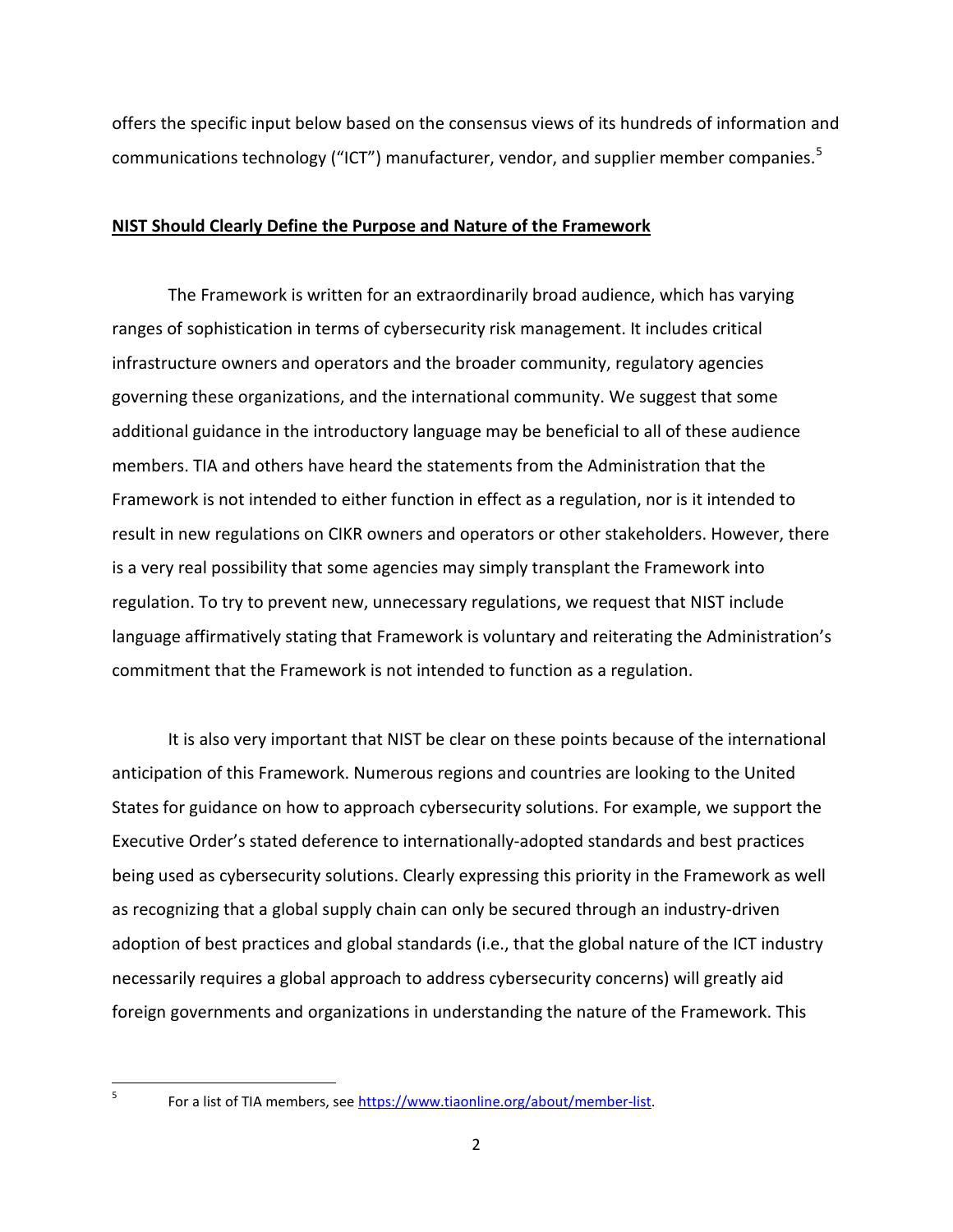also highlights a previous point that the voluntary nature of the Framework should be emphasized so that it is not misunderstood as mandatory.

Guidance on the scope, or suggested prioritization in implementation, of the Framework would also be beneficial to all of these audiences. The purpose of the Executive Order was to protect critical infrastructure, and so, NIST should suggest that the highest priority of implementing the Framework should be for those processes and assets directly involved in the delivery of critical infrastructure services. All organizations will be struggling to most effectively allocate their resources as they adopt this Framework, and such guidance would assist companies in focusing on achieving the objectives of the Executive Order. This would in no way limit a company from applying the Framework more broadly, or discourage it from doing so.

#### **NIST Should Ensure the Flexible Nature of the Framework**

To ensure adoption it will be crucial that NIST ensure that the document be easy to understand, particularly for the entities that may lack the personnel and resources to dedicate to adoption. Especially with the Framework at such an early phase, NIST should ensure that it is flexible in nature and translatable to maximize the ease in understanding and adoption. Sectorspecific approaches that are created by Sector Coordinating Councils and other effective publicprivate partnership efforts will be key.

#### *Tiers and Profiles*

TIA agrees with NIST's previous commitment that numerous sector- and organizationspecific factors will determine the appropriate Framework Tier for a given organization. As we represent a wide variety ICT vendors and manufacturers who supply equipment to CIKR owners and operators across the identified CIKR sectors, we are cognizant of the need for owners and operators to determine the tier that is most appropriate for them. We are also cognizant, however, that CIKR owners and operators are likely to require suppliers both to adopt the

3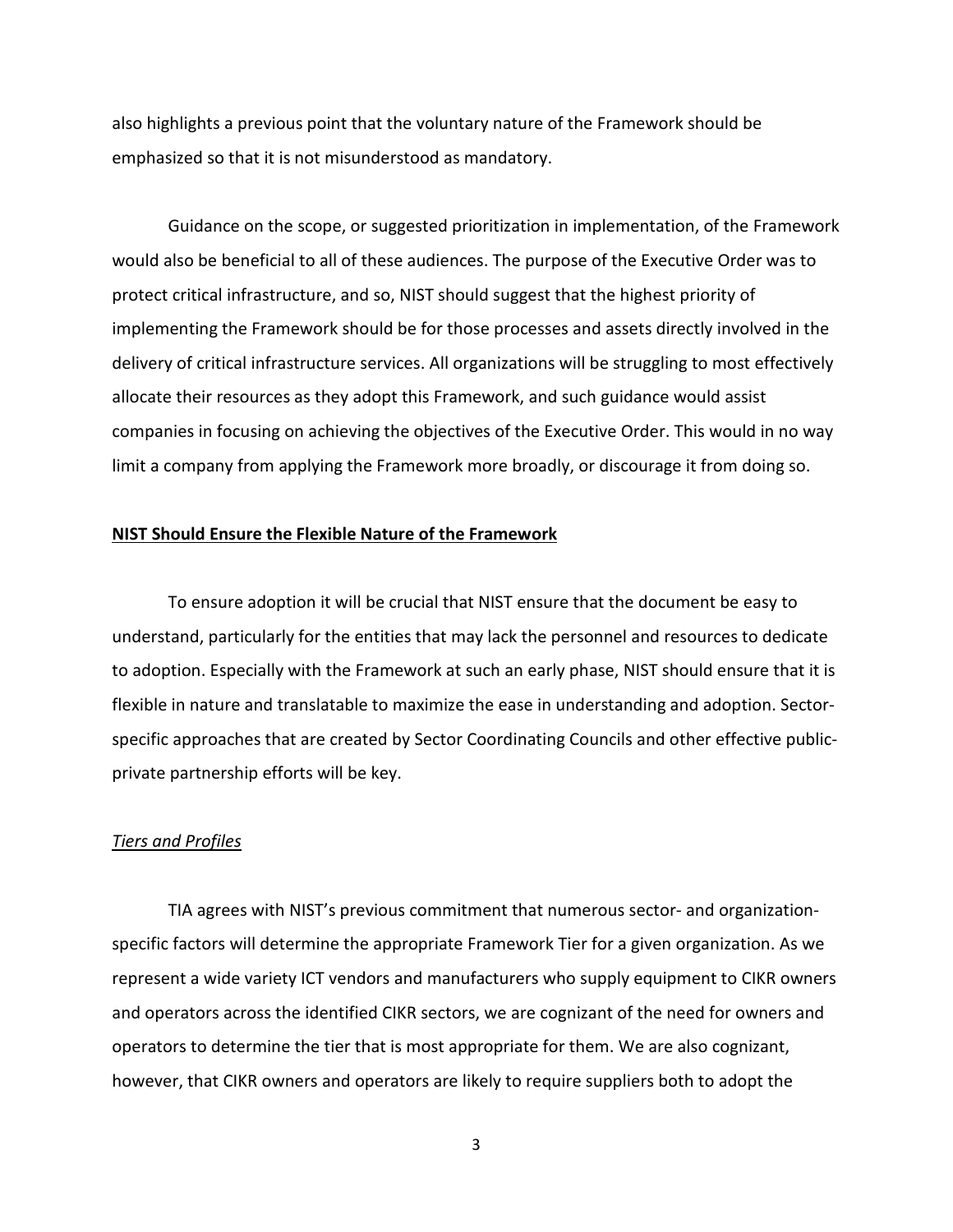Framework and to meet Tier 4 status, whether or not that would be otherwise appropriate for the supplier. Such use, however, is inconsistent with the Executive Order's intention that the Framework be flexible, performance-based, and cost-effective;<sup>[6](#page-3-0)</sup> as well as contrary to the intentions of the Framework that the appropriate Tier may vary by organization and by category and that and the Tiers are a tool to aid an organization in improving its cybersecurity posture rather than a hammer to be used by an outside party, regardless of cybersecurity risk, feasibility of implementation, or other business concerns.

Perhaps more importantly, as there is no methodology for how to calculate and apply Tiers, using the Tiers outside of an organization's risk management process is fraught with the risk of false comparisons between organizations based on non-standard profiles. The same is true for Framework Profiles: the lack of methodology for calculating a Profile makes the external uses contemplated by the Framework in Section 3.3, such as for communicating requirements to external service providers, reporting results, or comparison with acquisition requirements, at best inaccurate as there is no standard for measuring one organizations Framework Profile against other organizations' Framework Profiles.

To avoid reliance on such inaccurate comparisons, TIA asks NIST to clarify that for this version of the Framework, the purpose of Profiles and Tiers is to aid internal risk management processes and that they are not appropriate external metrics. To the extent Profiles and Tiers are used outside an organization, it should be to aid organizations with their internal risk management, *e.g.*, through Sector Coordinating Councils providing illustrative Target Profiles and Tiers as a sample to aid organizations with creating their own Target Profiles. Then, as NIST develops the next version of the Framework, TIA encourages NIST to develop a methodology for calculating and applying Profiles and Tiers so that the results can validly be used for information and comparison outside the organization. In the meantime, the Framework Core provides sufficient common language to aid CIKR owners and operators in expressing needs to external suppliers and service providers, and indeed, would provide a more accurate and

<span id="page-3-0"></span> $6$  EO, Sec. 7(b).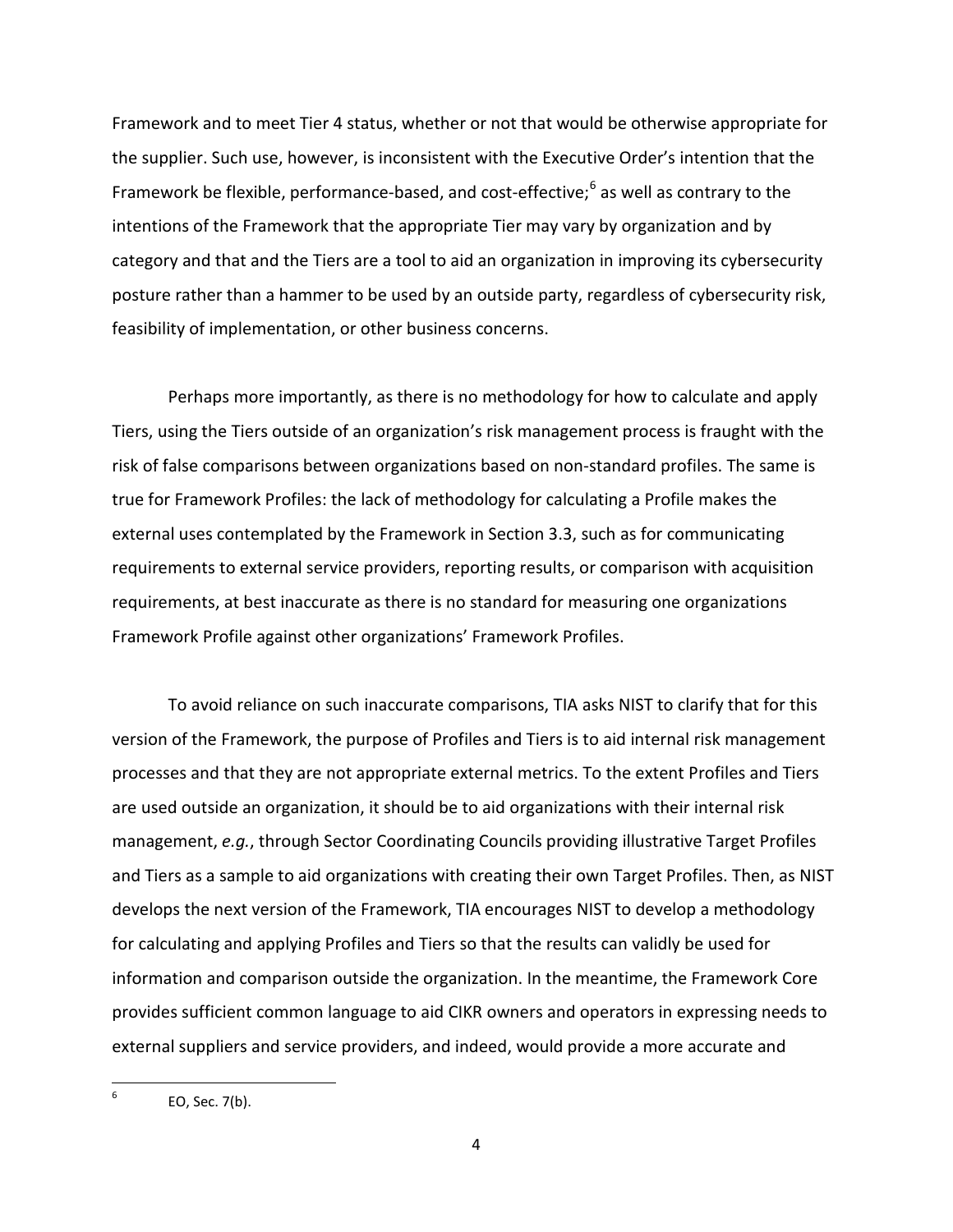reliable basis to communicate such needs until the Profiles and Tiers are based on common methodology.

## *Adoption*

As evidenced by the repeated questions at the Fifth Cybersecurity Framework Workshop, industry seeks clarity on a definition of "adoption." To provide this certainty, TIA suggests that NIST incorporate directly into the Framework the definition of "adoption" that it distilled from that workshop:<sup>[7](#page-4-0)</sup>

*An organization adopts the framework when it uses the Cybersecurity Framework as a key part of its systematic process for identifying, assessing, prioritizing, and/or communicating:* 

- *cybersecurity risks,*
- *current approaches and efforts to address those risks, and*
- *steps needed to reduce cybersecurity risks as part of its management of the organization's broader risks and priorities.*

Incorporating this consensus definition directly into the Framework is even more important because of the real possibility that agencies will incorporate the Framework into regulations. Without clear language in the Framework itself expressing what constitutes adoption, agencies unfortunately may turn the Framework's guidance into broad-ranging, strictly prescriptive requirements that will not enable the type of flexibility needed for organizations of different sizes and of differing relationship to critical infrastructure.

# *Duplication of Effort*

We do not believe that NIST has the goal of creating a new certification regime for suppliers that would run parallel to existing efforts and that would serve simply add cost to the risk management steps that suppliers already undertake, and – particularly in the case of the

<span id="page-4-0"></span> <sup>7</sup> NIST, *Update on the Development of the Cybersecurity Framework* (Dec. 4, 2013), available at http://www.nist.gov/itl/upload/nist\_cybersecurity\_framework\_update\_120413.pdf.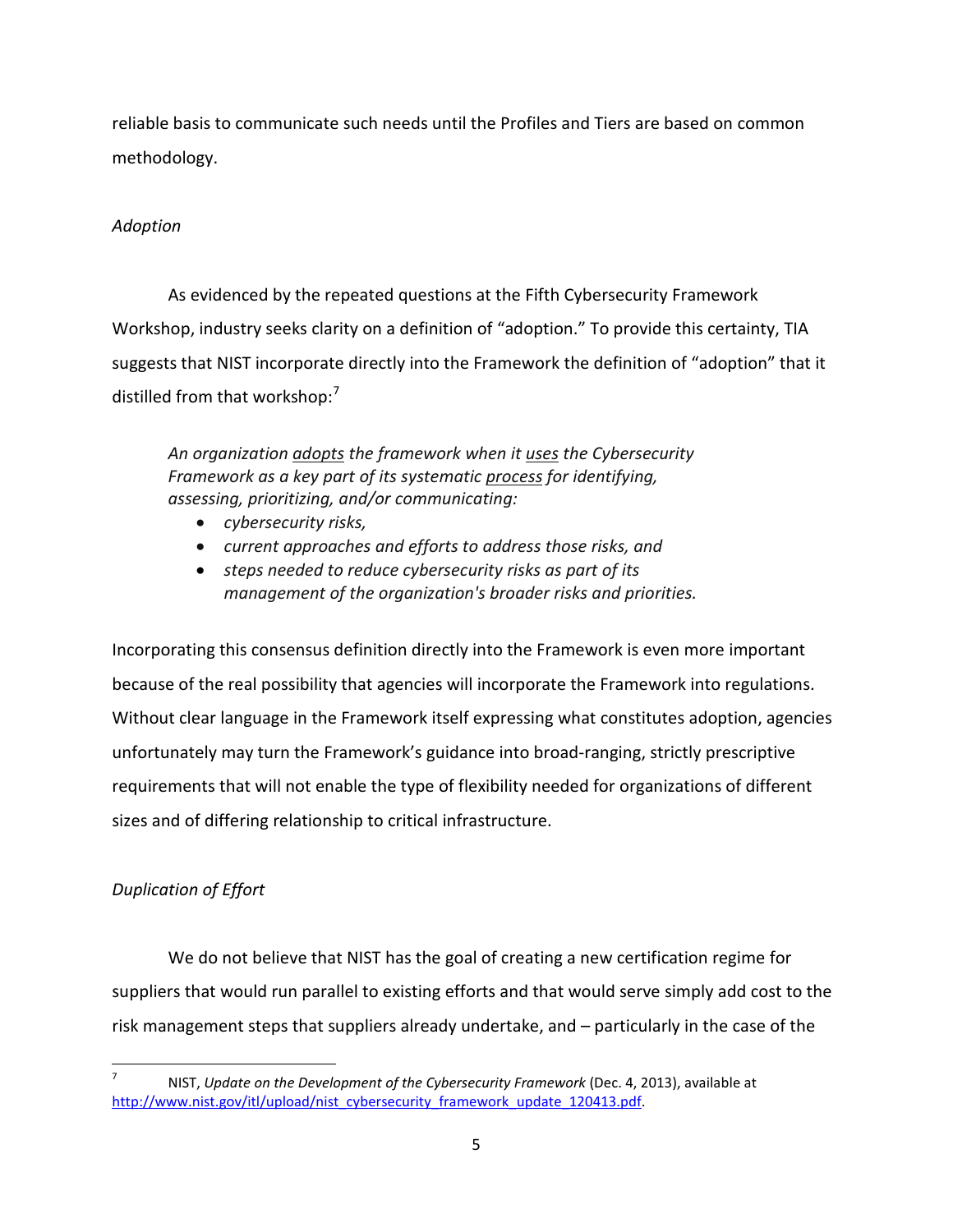existing efforts which already surpass the Framework's recommendations – would not in reality increase resiliency to cyber-based attacks. So, TIA also asks NIST to clarify in the introduction that organizations whose existing cybersecurity programs already accomplish what the Framework outlines may not need to do anything else to be considered to have "adopted" the Framework.

# **NIST Should Carefully Consider its Proposed Appendix B (Methodology to Protect Privacy and Civil Liberties for a Cybersecurity Program)**

The privacy appendix is an important aspect of this Framework, as the Executive Order makes clear. We appreciate NIST's effort to ensure that consumer privacy is protected as organizations take steps to improve their resiliency to cyber-based attacks. In the past, TIA has noted its support of efforts to ensure that an information sharing regime appropriately addresses privacy concerns.<sup>[8](#page-5-0)</sup>

As with other aspects of the Framework, NIST should place appropriate language into the Framework to make clear that it does not intend to impose burdensome regulations that would detract from dynamic voluntary efforts to address privacy concerns in standardization efforts and public-private partnerships. This is important for the organizations which are the target audience of the document, the organizations they interact with, and foreign governments.

NIST should also take great care that Appendix B is tailored to implement the Framework's clearly-defined objectives. As written, some aspects of Appendix B address the general implementation of privacy policies, not just those implicated by activities relating to assessing and responding to cyber threats. For example, Appendix B's methodology directs

<span id="page-5-0"></span> <sup>8</sup> *See* Letter from Grant Sieffert, President, TIA, to U.S. House of Representatives Leadership (Apr. 18, 2012), *available at* [http://www.tiaonline.org/sites/default/files/pages/TIA\\_Letter\\_to\\_Speaker\\_Boehner\\_and\\_Leader\\_Pelos\\_4\\_18\\_12.](http://www.tiaonline.org/sites/default/files/pages/TIA_Letter_to_Speaker_Boehner_and_Leader_Pelos_4_18_12.pdf) [pdf.](http://www.tiaonline.org/sites/default/files/pages/TIA_Letter_to_Speaker_Boehner_and_Leader_Pelos_4_18_12.pdf)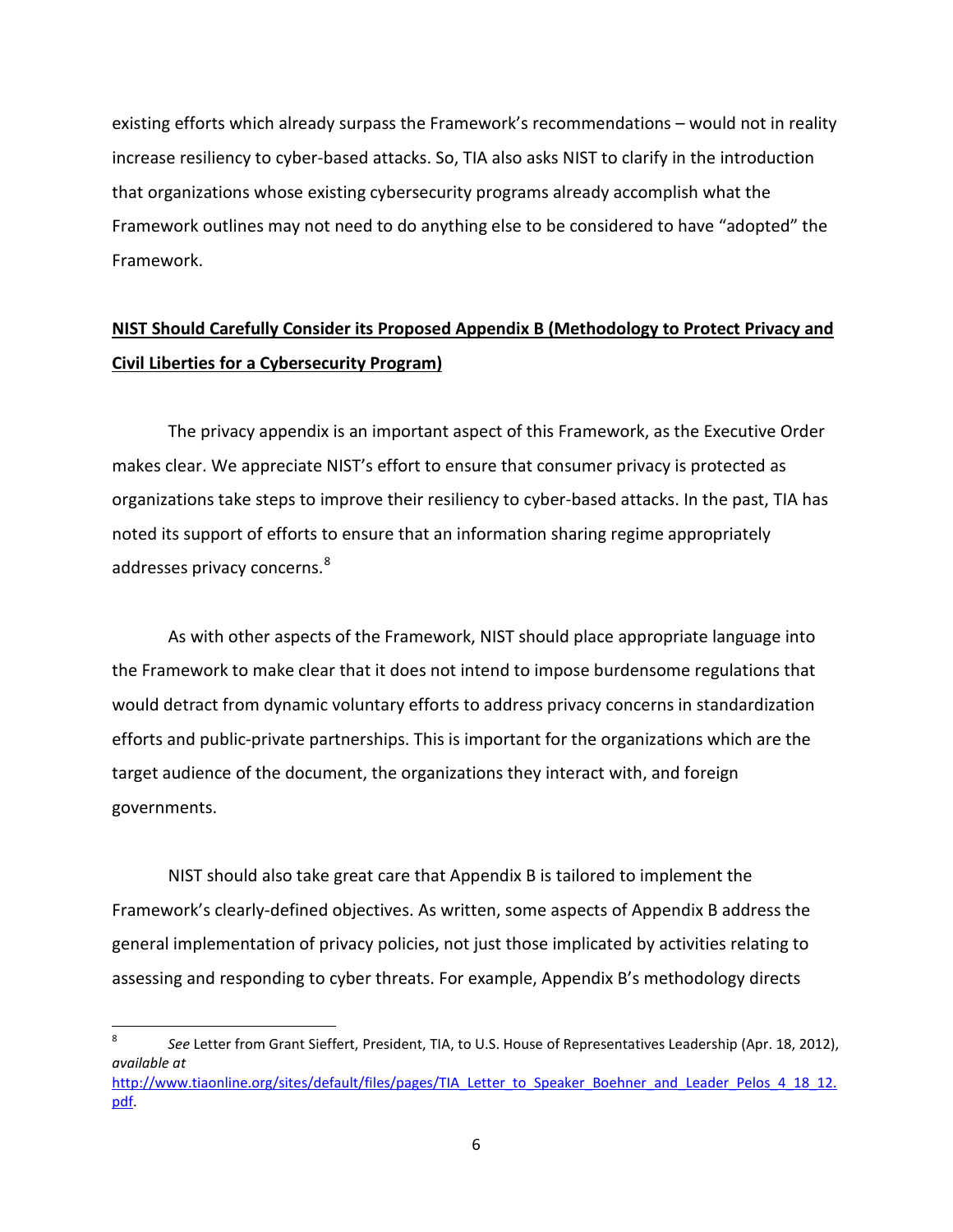organizations to identify all personally-identifiable information ("PII") of "employees, customers, or other individuals that they collect or retain, or that may be accessible to them," while it is not clear how such an inventory that does not address other types of important information related to cybersecurity is directly linked to the goals of the Framework. NIST should also ensure that its Appendix B be appropriately tailored to be specific to the Framework. TIA appreciates that NIST has worked to link Appendix B to the Framework Core and we urge NIST to look critically at Appendix B with this goal in mind.

As with the Framework's tiers, we believe this illustrates why it would be prudent for NIST to pull back on this Appendix and more carefully approach it in the version 2.0 of the Framework. If the Appendix is included in this first version of the Framework, TIA asks that NIST consider the alternative approach recently filed on behalf of several industry sectors.<sup>[9](#page-6-0)</sup> Whether retained in the version 1.0 of the Framework or left to version 2.0, TIA urges NIST to consider a more appropriately tailored Appendix B based on separate, formal consultations with privacy stakeholders.

### **NIST's Compendium of Standards**

Originally, NIST undertook an effort to collect existing standards toward building a Compendium which would provide a list of standards applicable to risk management for one or more sectors. TIA, among many other organizations, submitted potential standards to that Compendium which were accepted by NIST, and we have since identified several others in the public safety communications space that we believe should be considered for inclusion.<sup>[10](#page-6-1)</sup> NIST has indicated that it will not be moving forward with the previously-issued Compendium. It is consistent with the Executive Order and crucial to what TIA believes is the ultimate goal of the

<span id="page-6-0"></span>For example, alternative approaches reflecting consensus private sector practices have already been proposed to NIST. *See* Alternative Privacy Methodology to Protect Privacy for a Cybersecurity Program, attached to letter from Harriet Pearson, Hogan Lovells US LLP to Adam Sedgewick, Information Technology Laboratory, National Institute of Standards and Technology (Dec. 5, 2013), *available at* http://csrc.nist.gov/cyberframework/framework\_comments/20131205\_harriet\_pearson\_hoganlovells.pdf.

<span id="page-6-1"></span><sup>10</sup> *See* Attachment A to this document.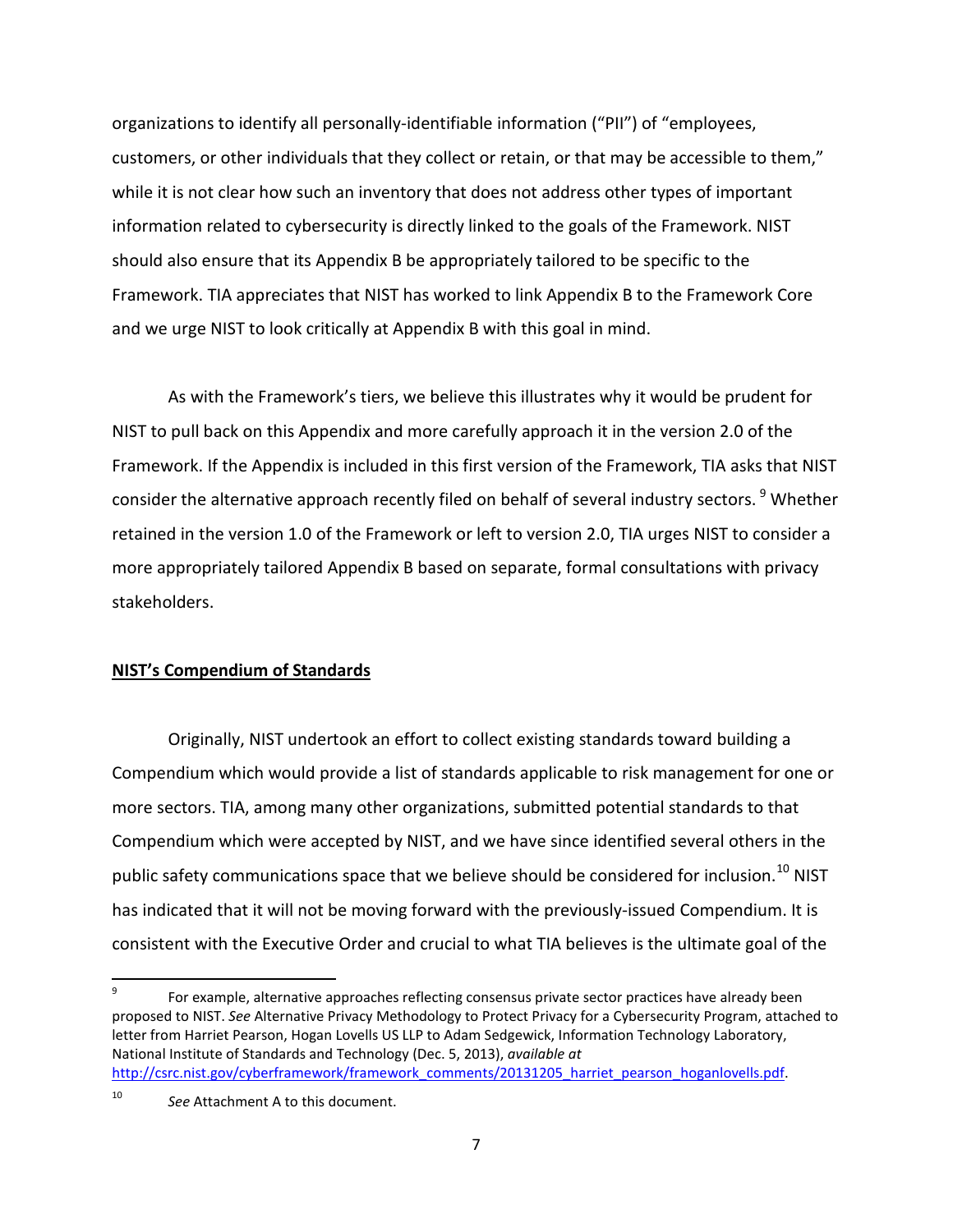Framework – increased widespread resiliency to cyber-based attacks – that awareness of these standardization and best practice efforts that the Framework is built on be increased. For this reason we believe that NIST should not abandon the Compendium effort.

\*\*\*

TIA appreciates this opportunity for input on the Framework. We urge you to consider the above and the attached line edits, and to contact the undersigned with any questions.

Respectfully submitted,

#### **TELECOMMUNICATIONS INDUSTRY ASSOCIATION**

By: */s/ Danielle Coffey\_\_* Danielle Coffey Vice President, Government Affairs

Brian Scarpelli Senior Manager, Government Affairs

**TELECOMMUNICATIONS INDUSTRY ASSOCIATION** 1320 North Courthouse Road Suite 200 Arlington, VA 22201 703.907.7700

December 13, 2013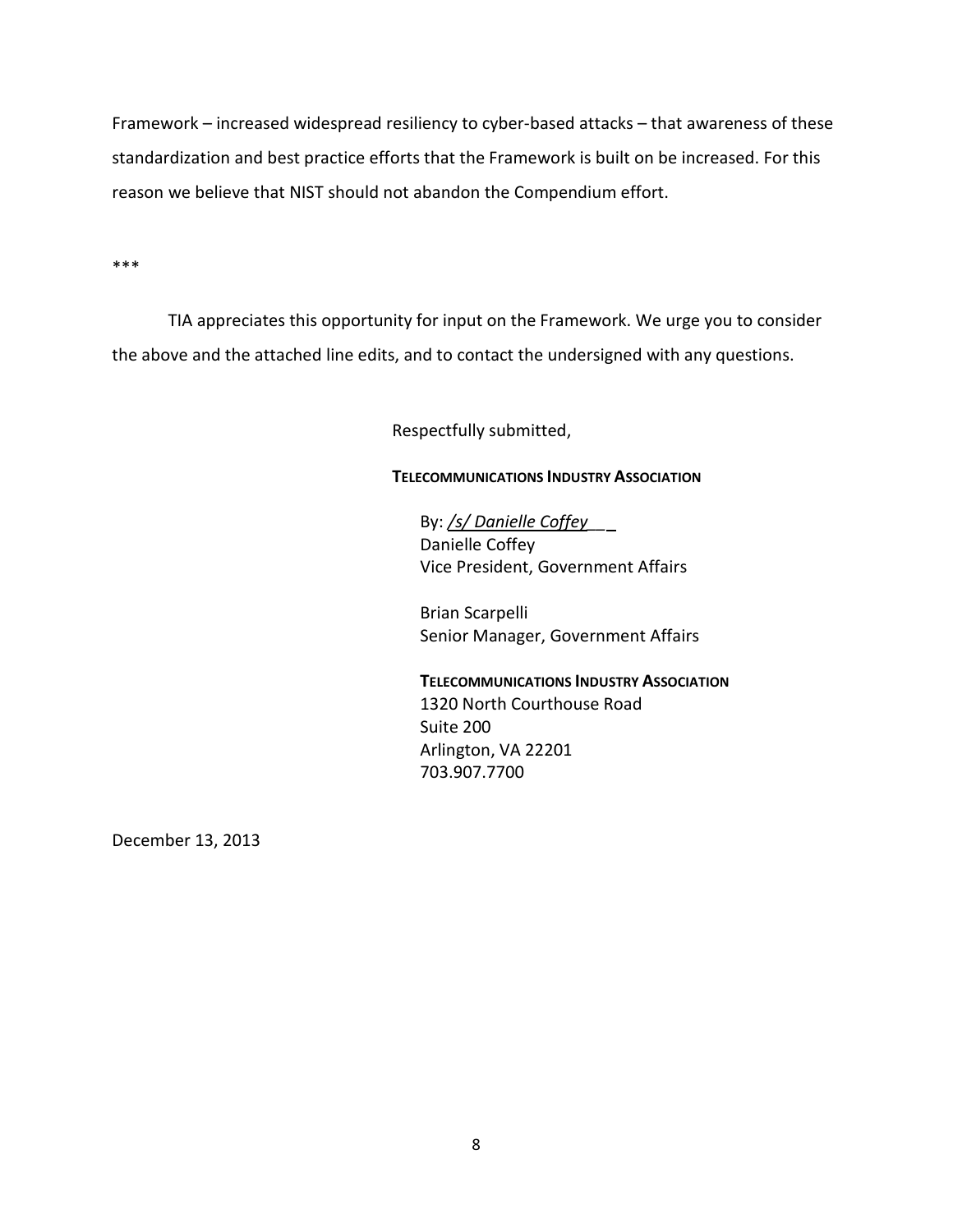

1320 N. Courthouse Rd., Suite 200 Arlington, VA 22201 USA www.tiaonline.org

### **Attachment A: Further TIA Standards for Inclusion in NIST Preliminary Framework Compendium**

| <b>Standard Name</b>                                                                                      | <b>Standard Description</b>                                                                                                                                                                                                                                                                                                                                                                                                                                                                                                                                                                                                                                                                                                                                                                                                                                                                                                                                                                                                                                                      |
|-----------------------------------------------------------------------------------------------------------|----------------------------------------------------------------------------------------------------------------------------------------------------------------------------------------------------------------------------------------------------------------------------------------------------------------------------------------------------------------------------------------------------------------------------------------------------------------------------------------------------------------------------------------------------------------------------------------------------------------------------------------------------------------------------------------------------------------------------------------------------------------------------------------------------------------------------------------------------------------------------------------------------------------------------------------------------------------------------------------------------------------------------------------------------------------------------------|
| TIA-102.AAAB-A,<br>"Project 25<br>Digital Land<br>Mobile Radio -<br><b>Security Services</b><br>Overview" | A general land mobile radio communications system consists of subscriber<br>units, base stations, fixed equipment for single-site to wide area operation,<br>console operator positions, and computer equipment. The subscriber units<br>include portable radios for handheld operation and mobile radios for<br>vehicular operation. The base stations are for geographically fixed<br>installations. Other fixed equipment is used for wide area operation and<br>console operator positions, and computer equipment is used for interface<br>between each of these equipment items. A standard should exist to<br>describe any given specific instance of such a general land mobile radio<br>system. This document will refer to such a specific instance of a general<br>land mobile radio system as a "Land Mobile Radio system," to distinguish it<br>from the entire universe of general land mobile radio systems. Specific<br>Land Mobile Radio systems are referenced in the appendices for the<br>instantiation of the security services described in this document. |
| TIA-102.AAAD,<br>"Project 25<br>Digital Land<br>Mobile Radio -<br><b>Block Encryption</b><br>Protocol"    | The Project 25 standard covets all of the pans of a system (or public-safety<br>Land Mobile Radio communications. These systems include portable radios<br>for hand held operation, mobile radios for vehicular operation, base<br>stations or fixed installations, and other fixed equipment for wide area<br>operation and console operator positions, as well as computer equipment<br>for data communications. The standard defines the means for this<br>equipment to send and receive digital information, in the form of either<br>voice or data (i.e. non-voice) messages.                                                                                                                                                                                                                                                                                                                                                                                                                                                                                               |
| TIA-102.AACA,<br>"Project 25<br>Digital Radio<br>Over-The-Air<br>Rekeying (OTAR)<br>Protocol"             | This addendum specifies a method to transport Over The Air Rekeying<br>(OTAR) Key Management Messages (KMMs) between a Key Management<br>Facility (KMF) and an Mobile Radio (MR) that is independent of the<br>physical and data transport layers. It defines optional key management<br>procedures for Registration and Deregistration of the MR with the KMF. An<br>Unable-To-Decrypt message has also been defined to respond to a<br>message that was received and could not be decrypted.                                                                                                                                                                                                                                                                                                                                                                                                                                                                                                                                                                                   |
| TIA-102.AACB,<br>"Project 25 Over-<br>The-Air Rekeying<br>(OTAR)<br>Operational<br>Description"           | This document describes the basic keying concepts for protected radios,<br>including those fundamental key management concepts related to Over-<br>the-Air-Rekeying (OTAR). OTAR is an application layer process. Peer<br>processes exist in the key management facility (KMF) and at the mobile<br>radios. The KMF is responsible for providing OTAR functions for the set of<br>mobile radios within its jurisdiction.                                                                                                                                                                                                                                                                                                                                                                                                                                                                                                                                                                                                                                                         |